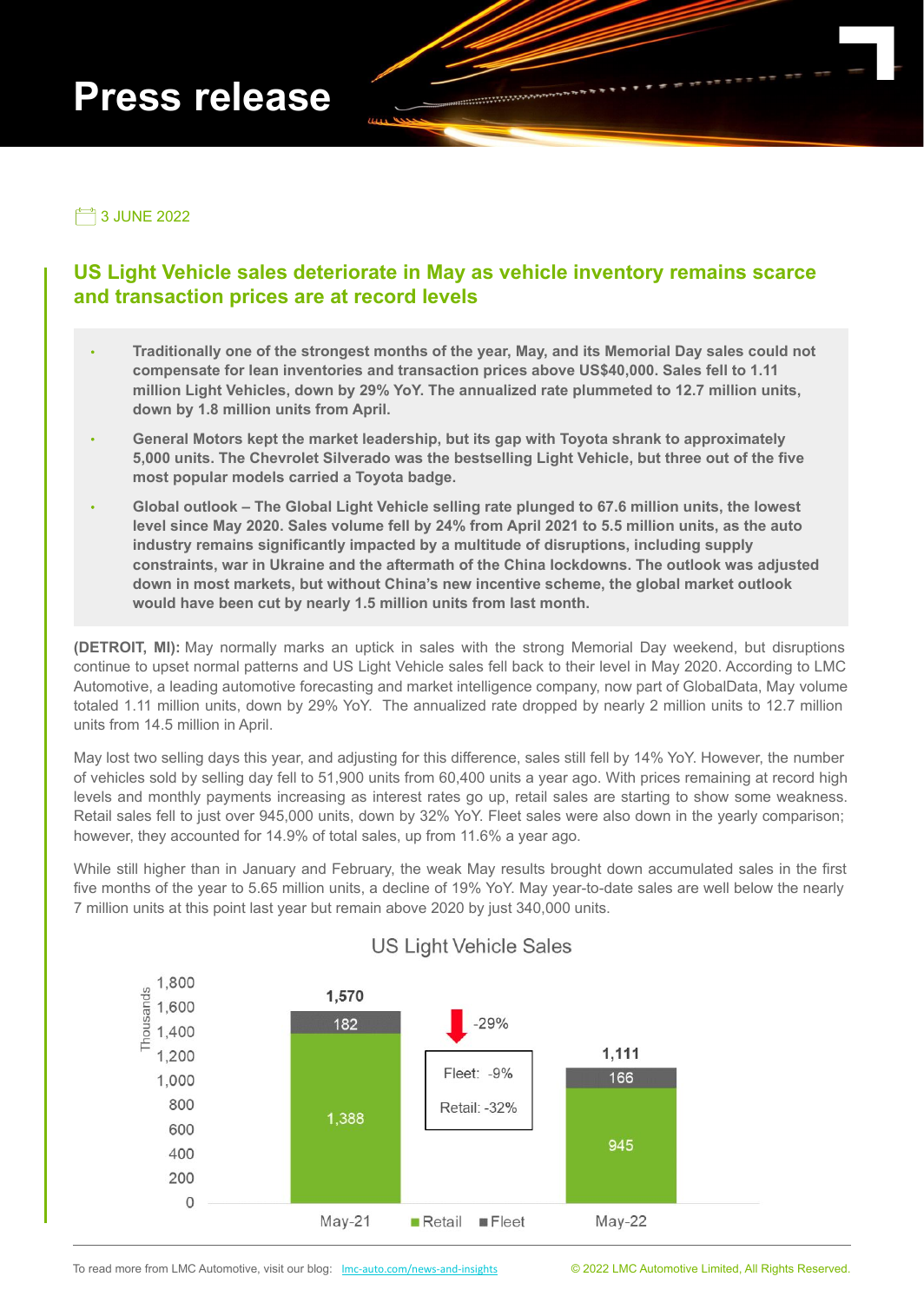

"We really saw sales deteriorate in May, but again the impact was uneven across the industry. Sales of imported vehicles – especially those built in Asia – fell by 44% YoY, while those of domestic models were down by 24%, illustrating the added logistical delays. Thanks again to Tesla's strong performance and the arrival of new products, Premium outperformed the total industry, and Premium share grew to 16.1%, a record for the month of May. General Motors led the market once again, but Toyota is closing in. The difference between the two groups was just 5,000 units, down from 16,000 in April. Among the main OEMs, Ford had the best performance, but mainly due to the weak May 2021 results. That said, Ford has still fallen behind its competitors in the sales ranking. The Chevrolet Silverado was the bestselling model for the second consecutive month, and the Toyota brand was ahead of Ford by more than 12,000 units. Through May, Toyota is in front of Ford by more than 65,000 units."

Large Pickups remained the third largest segment of the industry – behind Midsize SUV and Compact SUV – but helped Pickups to gain the most share YoY. Compact models also gained ground, contributing to the body type accounting for 19% of May sales, up by 1.5 pp YoY. Cars lost the most share in May, down by 2.0 pp, as both Honda and Nissan had weak performance during the month. SUVs continue to dominate the market with a 55% share.



**US Light Vehicle Sales Outlook** 

The US selling rate for May YTD was just 13.9 million units, putting more pressure on the outlook for 2022. With the supply constraints not expected to ease significantly this year, a pronounced increase in the selling rate during the remainder of 2022 is now less likely. Therefore, we have cut the 2022 forecast for US Light Vehicle sales to 15.0 million units, just 60,000 units higher than in 2021. North American production volume in April was slightly better than expected, but we have cut about 50,000 units out of Q2, contributing to the decision to trim demand.

The extension of disruption in North American production is expected to total 1.4 million units in 2022, pushing out the inventory recovery to late 2023. In addition, consumers continue to struggle with vehicle price inflation. The combination of negative variables has caused a cut to our 2023 US sales forecast by 450,000 units to 16.1 million unit, an increase of 7% from 2022.